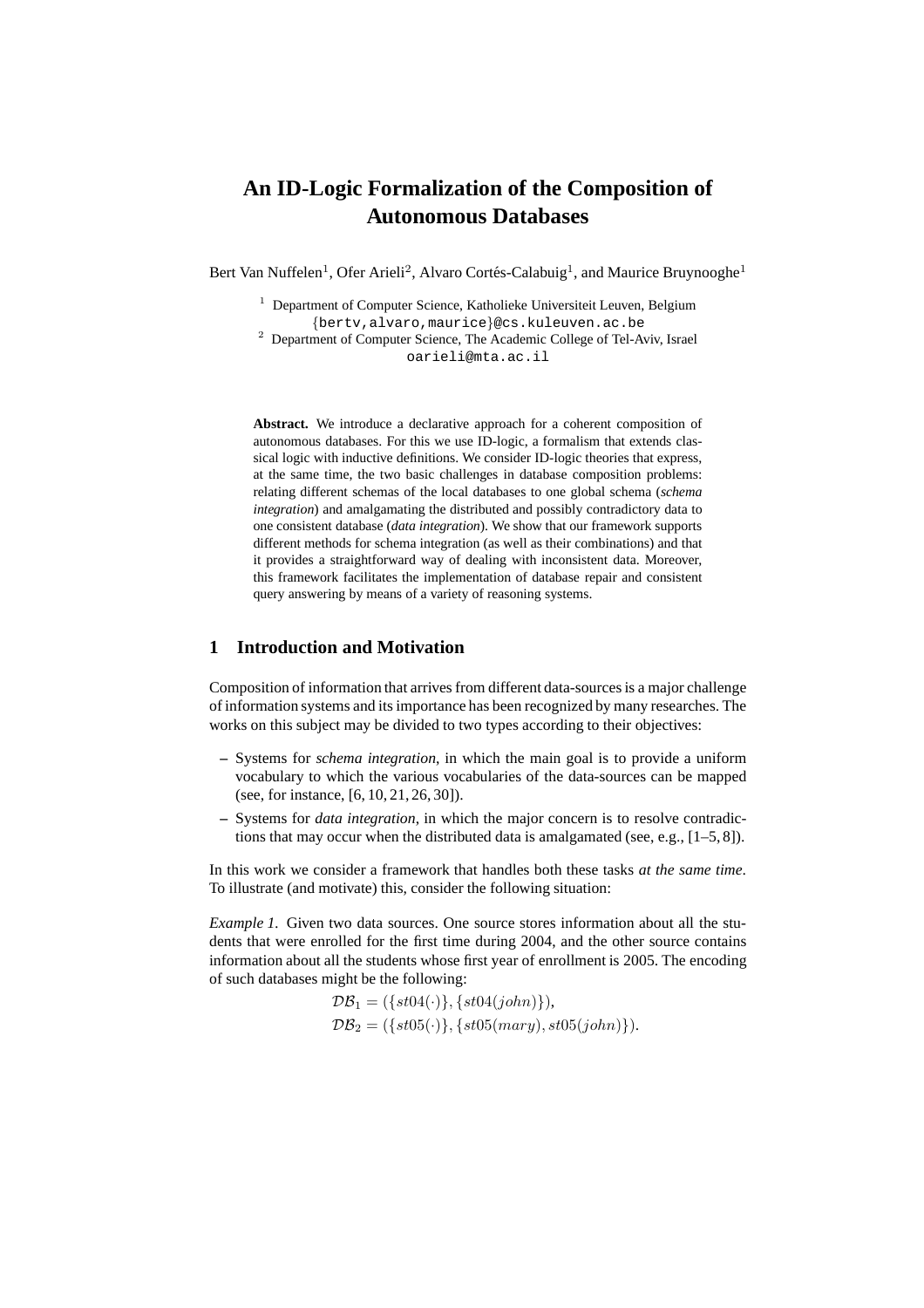Here,  $\mathcal{DB}_1$  encodes the fact that John is a student first enrolled in 2004, and  $\mathcal{DB}_2$  encodes the facts that John and Mary are students first enrolled in 2005.

Assume further that there is a set of (global) integrity constraints, stating that the first year of enrollment is unique for every student, and that someone must have been enrolled already in 2003. That is,

$$
\mathcal{IC} = \left\{ \begin{aligned} \forall XYZ\left( \text{enr}(X, Y) \land \text{enr}(X, Z) \rightarrow Y = Z \right) \\ \exists X \text{enr}(X, 2003) \end{aligned} \right\}.
$$

A proper integration system is expected to take the following actions in this case:

- a) remove the information that John was first enrolled in 2004 or the information that he was first enrolled in 2005 (*but not both*!)
- b) insert a fact that some student *other than John or Mary* was first enrolled in 2003.

Note that in order to accomplish this task, the mediator system should be able to cope with the following challenges:

- 1. relate the different terminologies of the local databases and that of the global integrity constraints,
- 2. identify inconsistencies (i.e., violations of integrity constraints) and resolve them by making some (minimal amount of) changes in the unified database,
- 3. search for solutions that may lie outside the active domain of the databases (in order, e.g., to satisfy the second constraint above).

We call the whole process described above *database composition*. In this paper we present a composition system that generalizes the schema integration process introduced in [30] and at the same time enhances the abductive system for data integration introduced in [3], by using *the same logical formalism*. The outcome is a uniform solution for database composition, which to the best of our knowledge is more comprehensive (with respect to the expressive power of the underlying language, the amount of integration methods that are supported, and the mediation capabilities mentioned in Example 1) than any other approach implemented by similar systems.

# **2 Preliminaries**

### **2.1 ID-logic**

ID-logic [12, 13] is a knowledge representation formalism extending classical firstorder logic with non-monotone inductive definitions. It is motivated by the realization that (inductive) definitions are a distinctive form of human knowledge and are often encountered in mathematical practice. At the same time, inductive definitions cannot easily be expressed in classical logic (for instance, the transitive closure of a graph is one of the simplest concepts typically defined by induction but it is well-known that this concept cannot be defined in first-order logic).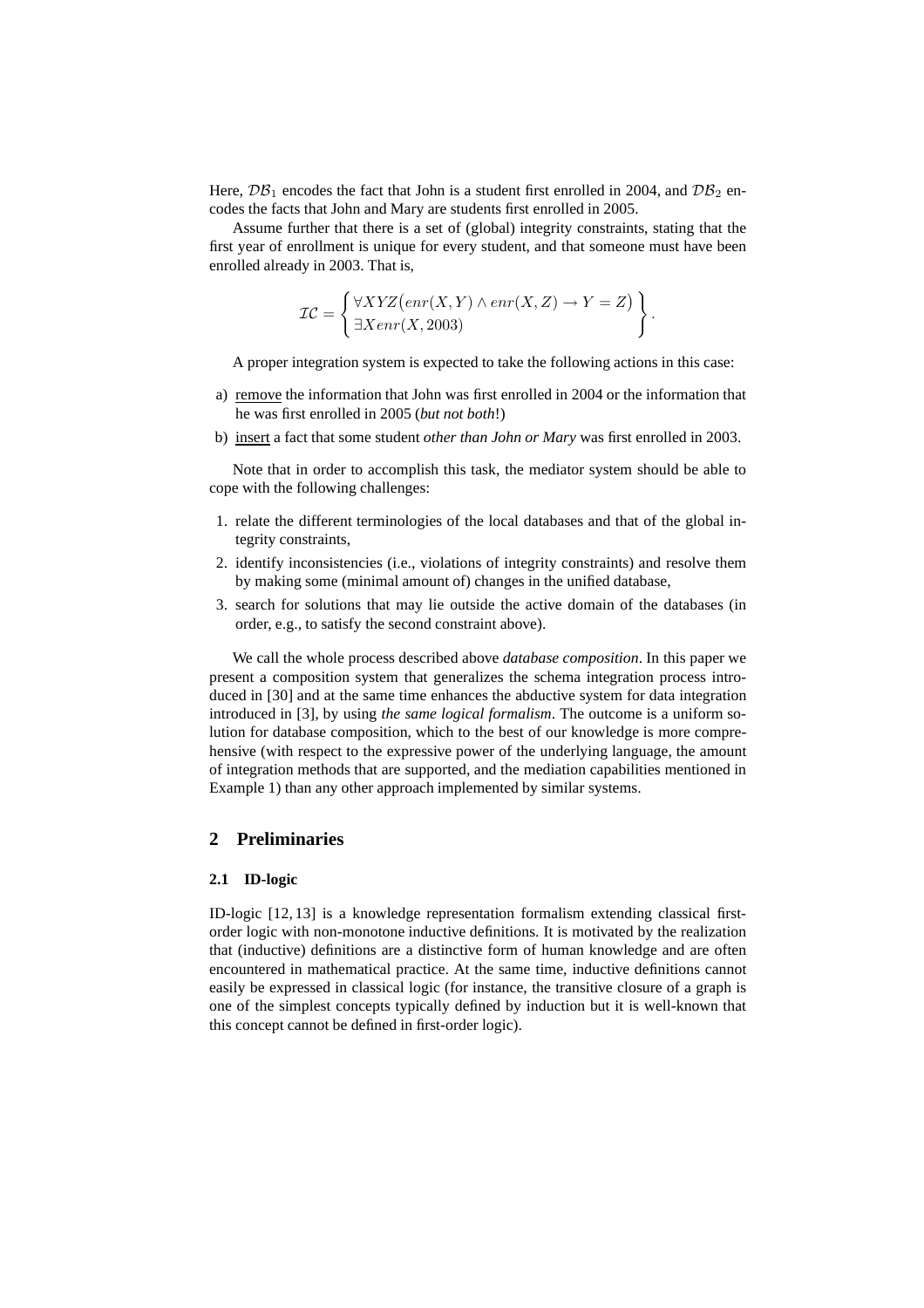The language of ID-logic uses the well-founded semantics [28] to extend classical logic with a new 'inductive definition' primitive, and as such it allows even nonmonotone inductive definitions to be correctly formalized in an intuitive way. It has also been shown that ID-logic is able to capture the basic ideas behind different concepts and approaches in common-sense reasoning, such as the semantical foundations of situation calculus [15] and description logic [27]. As our goal here is to define composed databases in terms of the distributed ones, together with a description of the merging process, ID-logic is a natural candidate for being the underlying formalism behind such an axiomatization. Below we give the formal definition of this logic.

**Definition 1.** An ID-logic *theory*  $\mathcal T$ , based on a first-order language  $\mathcal L$ , is a pair  $(\mathcal D,\mathcal F)$ , where D is a set of definitions  $D_i$   $(i = 1, \ldots, n)$  and F is a set of first-order formulas. A *definition* D is a set of rules of the form  $p(\bar{t}) \leftarrow B$ , where  $p(\bar{t})$  is an atom and B is a first-order formula.

*Example 2.* The transitive closure of a graph can be defined by the following ID-logic definition:  $TransCl(x, y) \leftarrow Edge(x, y) \vee \exists z (TransCl(x, z) \wedge TransCl(z, y)).$ 

In what follows we refer to  $D$  and  $\mathcal F$  as the definitions and the constraints (respectively) of  $\mathcal T$ . The predicates occurring in the heads of the rules in the definitions are the *defined* predicates of D. All the other predicates belong to Open(D), the set of the *open* (*abducible*) predicates of D.

**Definition 2.** A structure M is a *model* of a definition D iff there exists an interpretation I of Open(D) such that M is the two-valued well-founded model [28] of D that extends I. A structure M is a model of D iff M is a model of each  $D \in \mathcal{D}$ .

**Definition 3.** A structure M is a *model* of an ID-logic theory  $T = (D, \mathcal{F})$  iff M is a model of  $D$  and satisfies all formulas of  $\mathcal F$ . The collection of all models of  $T$  is denoted by  $mod(\mathcal{T})$ .

We say that a formula  $\psi$  is *satisfied* by an ID-logic theory T if there is a model of T that satisfies  $\psi$ . A formula  $\psi$  *follows* from T if every model of T satisfies  $\psi$ .

The following notation will be useful in what follows:

**Definition 4.** For two ID-logic theories  $T_1, T_2$  over the same language  $\mathcal{L}$ , the composed theory  $T_1 \circ T_2$  is an ID-logic theory T over L, obtained by the pairwise union of both theories:  $\mathcal{T} = \mathcal{T}_1 \circ \mathcal{T}_2 = (\mathcal{D}_1, \mathcal{F}_1) \circ (\mathcal{D}_2, \mathcal{F}_2) = (\mathcal{D}_1 \cup \mathcal{D}_2, \mathcal{F}_1 \cup \mathcal{F}_2).$ 

**Proposition 1.**  $mod(T_1 \circ T_2) = mod(T_1) \cap mod(T_2)$ .

#### **2.2 Database Composition**

In this section we formally define the problem under consideration and its solutions.

**Definition 5.** A *database* is a pair  $\mathcal{DB} = (\mathcal{L}, \mathcal{D})$ , where the *database language*  $\mathcal{L}$  is a first-order language based on a vocabulary consisting of the predicate symbols in a fixed database schema S and a finite set Dom of constants representing the elements of the domain of discourse. The *database instance* D is a finite set of ground atoms in the language  $\mathcal{L}$ .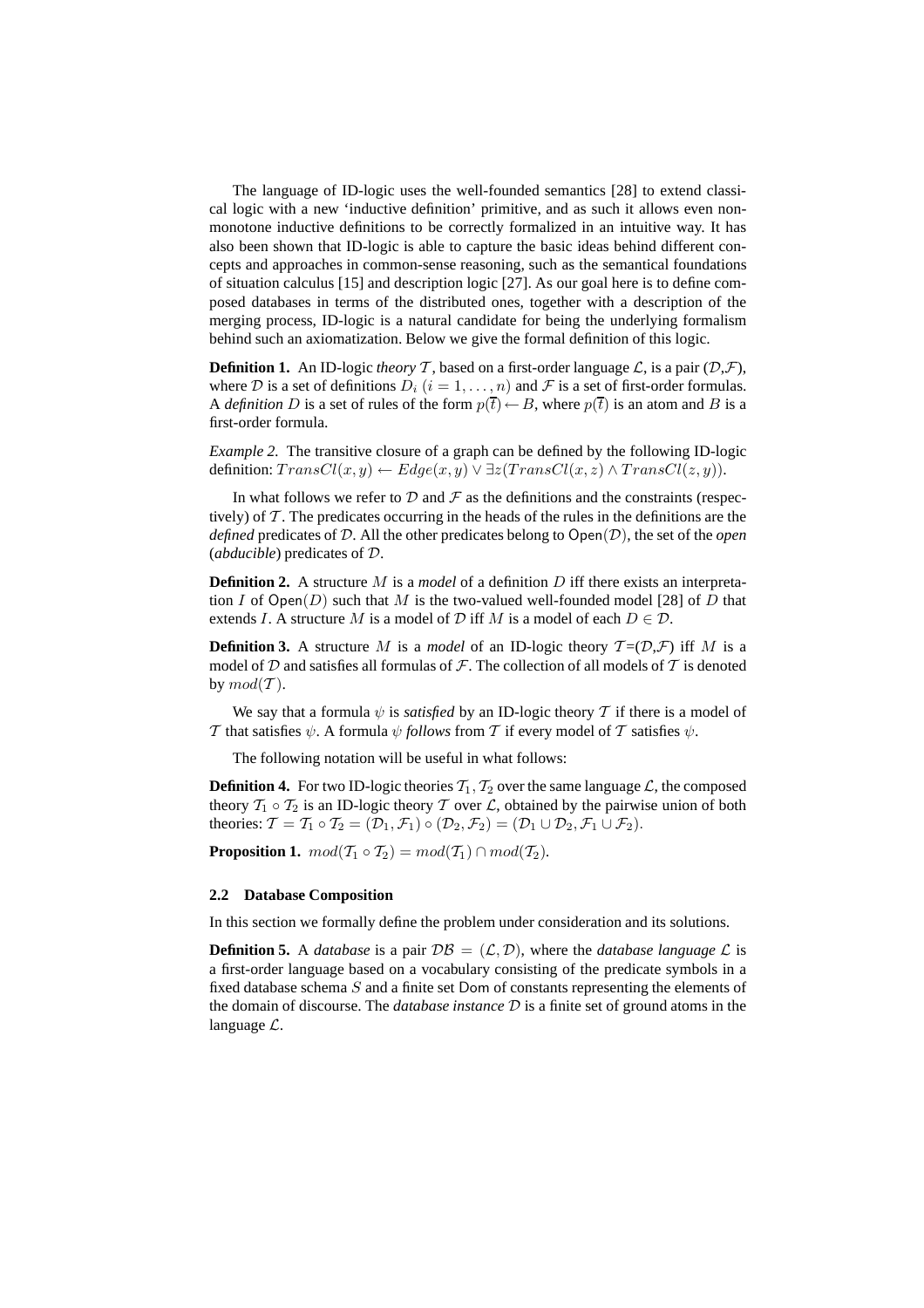The semantics of a database instance is given by the conjunction of the atoms in  $D$ augmented with the *Unique Name Assumption* (UNA(Dom)), i.e., different constants represent different objects, and the *Closed World Assumption* (CWA(D)) that assures that each atom which is not explicitly mentioned in D is false. Often, the *Domain Closure Assumption* (DCA(Dom)) is also imposed, meaning that all elements of the domain of discourse are named by constants in Dom. <sup>3</sup> The meaning of a database instance under these assumptions is formalized in a model theoretical way by the *least Herbrand model* semantics.

**Definition 6.** A *composition problem* is a pair  $(\mathcal{D}, \mathfrak{C})$ , where the *set of resources*  $\mathcal{D}$  is a non-empty set of (local) databases  $\mathcal{DB}_i = (\mathcal{L}_i, \mathcal{D}_i), i = 1, \dots, n$ , and the (global) *integrity constraints*  $\mathfrak{C} = (\mathcal{L}_{\mathcal{G}}, \mathcal{I}\mathcal{C})$  consists of a (possibly empty) set  $\mathcal{I}\mathcal{C}$  of first-order formulae in a first-order (global) language  $\mathcal{L}_{G}$ .

Given a composition problem  $(\mathfrak{D}, \mathfrak{C})$ , our goal is therefore to construct a composed (global) database  $\mathcal{DB}_G = (\mathcal{L}_G, \mathcal{D}_G)$  such that its database instance  $\mathcal{D}_G$  contains the translation to  $\mathcal{L}_{G}$  of data-facts that appear in database instances of elements in  $\mathcal{D}$ , provided that these data facts do not violate the integrity constraints in  $\mathcal{IC}$ . Clearly, this database instance should 'gather' from the local databases as much information as consistently possible, that is, it should be 'as close as possible' to  $\bigcup_{i=1,\dots,n} \mathcal{D}_i$ , without violating IC.

*Example 3.* Consider again Example 1. The composition problem in this case consists of two databases,  $\mathcal{DB}_1$  and  $\mathcal{DB}_2$ , that should be composed under the integrity constraints in  $\mathcal{IC}$ . When  $\mathcal{L}_{\mathcal{G}} = \{ \text{enr}(X, Y) \}$  is the language of the composed database (meaning that a student  $X$  was first enrolled in a year  $Y$ ), the two best composed database instances are the following:

$$
\mathcal{D}_{\mathcal{G}}^1 = \{ \, enr(mary, 2005), enr(john, 2005), enr(u, 2003) \, \}
$$
\n
$$
\mathcal{D}_{\mathcal{G}}^2 = \{ \, enr(mary, 2005), enr(john, 2004), enr(u, 2003) \, \}
$$

where  $u$  is a (Skolem) constant, different from  $mary$  and  $john$ .

When Dom consists only of mary and john,  $DCA(Dom)$  excludes the two solutions above, and the composed database instances are the following (see also Example 5):

$$
\mathcal{D}_{\mathcal{G}}^3 = \{ \, enr(mary, 2005), enr(john, 2003) \, \} \n\mathcal{D}_{\mathcal{G}}^4 = \{ \, enr(john, 2005), enr(mary, 2003) \, \} \n\mathcal{D}_{\mathcal{G}}^5 = \{ \, enr(john, 2004), enr(mary, 2003) \, \}
$$

Note that other compositions of  $\mathcal{DB}_1$  and  $\mathcal{DB}_2$  are less intuitive in this case. For instance,  $\mathcal{D}^* = \{enr(john, 2003)\}\$  requires more revisions in the original assumptions than  $\mathcal{D}_{\mathcal{G}}^3$ , and so  $\mathcal{D}_{\mathcal{G}}^3$  is 'closer' to  $\mathcal{D}_1 \cup \mathcal{D}_2$  than  $\mathcal{D}^*$ .

In what follows we shall describe how to define ID-logic theories that *represent* the composition problems under consideration (Section 3) and how to *reason* with these theories in order to *compute* composed databases for the given composition problems (Section 4).

This assumption is sometimes lifted when constants outside Dom should be introduced; see e.g. Examples 3 and 5 below.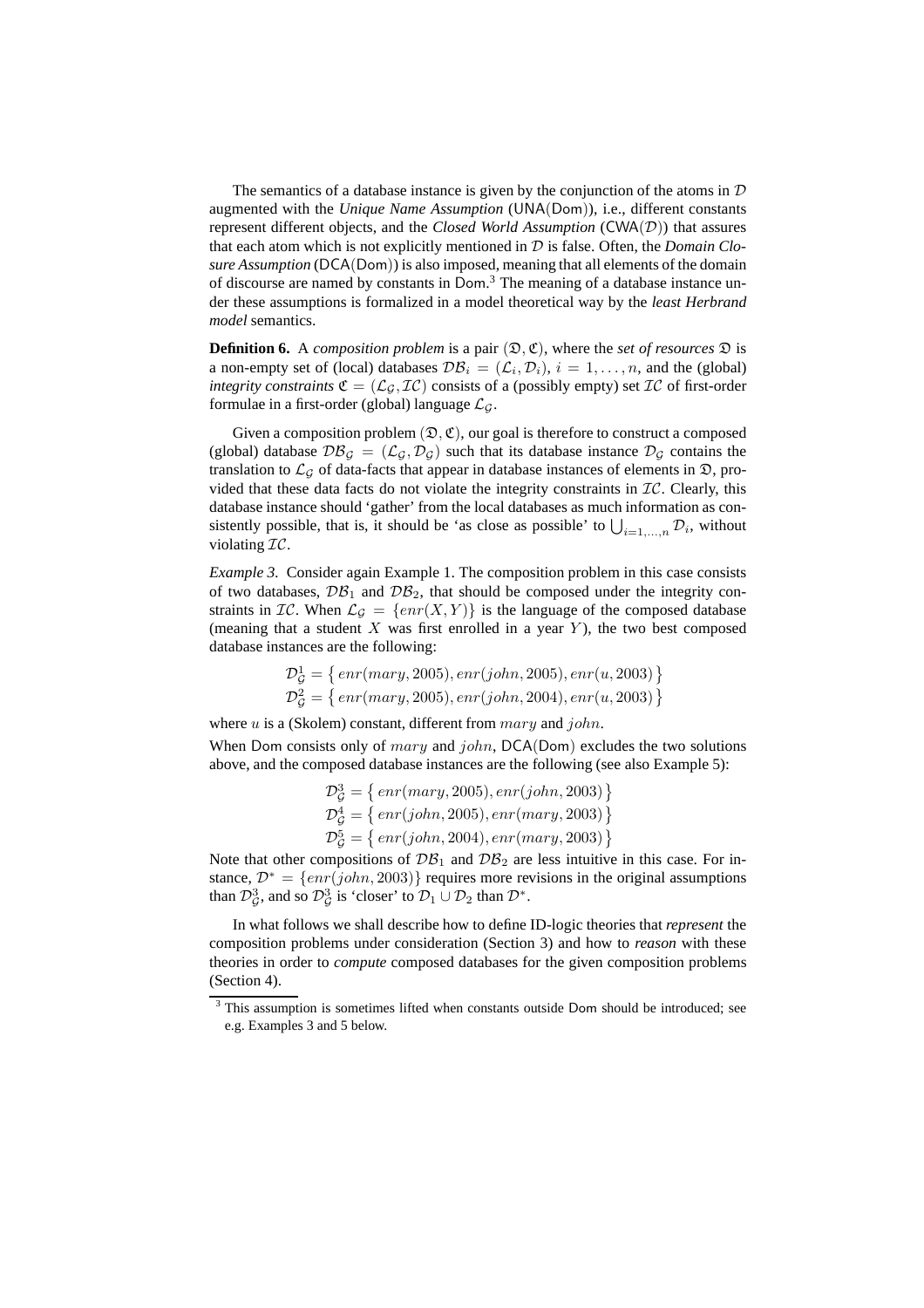# **3 The Composition Theory**

In what follows we assume that all the databases share the same domain Dom (this will simplify the presentation, as the implicit assumptions UNA(Dom) and DCA(Dom) can be imposed globally) and that all the languages are mutually distinct (to assure this, one can annotate the predicate names with the source identities).

**Definition 7.** A *mediator system* for a composition problem  $(\mathcal{D}, \mathfrak{C})$  is a quadruple  $M = \langle \mathcal{L}, \mathsf{CP}, \mathsf{SI}, \mathsf{DI} \rangle$ , where:

- $\mathcal L$  is the union of the source languages  $\mathcal L_i$ , the global language  $\mathcal L_{\mathcal G}$ , and the auxiliary predicates defined below.
- $CP = \{S_1, \ldots, S_n, IC\}$ , *the composition problem description*, is a set of ID-logic theories  $S_i$  encoding the source databases (i.e., the database instances  $\mathcal{D}_i$  of the databases in  $\mathfrak{D}$ ), and an ID-logic theory IC encoding the global integrity constraints  $TC$  in  $\mathfrak C$  (see Section 3.1).
- $\mathsf{I} = \mathsf{S} = \{M_1, \ldots, M_n, K\}$ , *the schema integration specification*, is a set of ID-logic theories  $M_i$  encoding the relations between the source languages  $\mathcal{L}_i$  and the global language  $\mathcal{L}_{\mathcal{G}}$ , and an ID-logic theory K encoding additional information about the relations among the schemas (see Section 3.2).
- **–** DI = {Comp,Trans}, *the data integration specification*, is a set of ID-logic theories that specify how to make the combined database consistent with the set  $\mathcal{IC}$  of integrity constraints in  $\mathfrak C$  (see Section 3.3).

A *composition theory* for a mediator system M is an ID-logic theory  $T_M = T_{SI} \circ T_{DI}$ in L, where  $T_{SI} = S_1 \circ \cdots \circ S_n \circ M_1 \circ \cdots \circ M_n \circ K$  and  $T_{DI} = IC \circ Comp \circ Trans.$ 

In the rest of this section we consider in further details the components of a mediator.

### **3.1 Representation of the Composition Problem**

Let  $(\{(\mathcal{L}_1, \mathcal{D}_1), \ldots, (\mathcal{L}_n, \mathcal{D}_n)\}, (\mathcal{L}_{\mathcal{G}}, \mathcal{I}\mathcal{C})$  be a composition problem.

- **–** The encoding of a source database instance  $\mathcal{D}_i$  ( $1 \leq i \leq n$ ) in CP is the ID-logic theory  $S_i = (\{\{D_i\}\}\, , \emptyset)$ , where  $D_i$  is the enumeration of the facts in  $\mathcal{D}_i$ .
- The encoding of the global integrity constraints  $\mathcal{IC}$  in CP is the ID-logic theory  $IC = (\emptyset, \{IC\})$ , where IC is obtained by interpreting the integrity constraints  $IC$  as an enumeration of formulae in  $\mathcal{L}_{\mathcal{G}}$ , and substituting every occurrence of a predicate  $p(\overline{t})$  by  $fact(p(\overline{t}))$ .<sup>4</sup>

#### **3.2 Representation of Schema Integration**

The component SI of a mediator system describes the relationships between the source languages  $\mathcal{L}_i$  and the global language  $\mathcal{L}_G$ . These relationships are expressed in the form of (inductive) definitions, taking into account the ontological relationships between the predicates and the actual knowledge of the source. For a proper description of such relations, one has to take into consideration the following cases:

<sup>4</sup> The need of this substitution will become apparent in Section 3.3.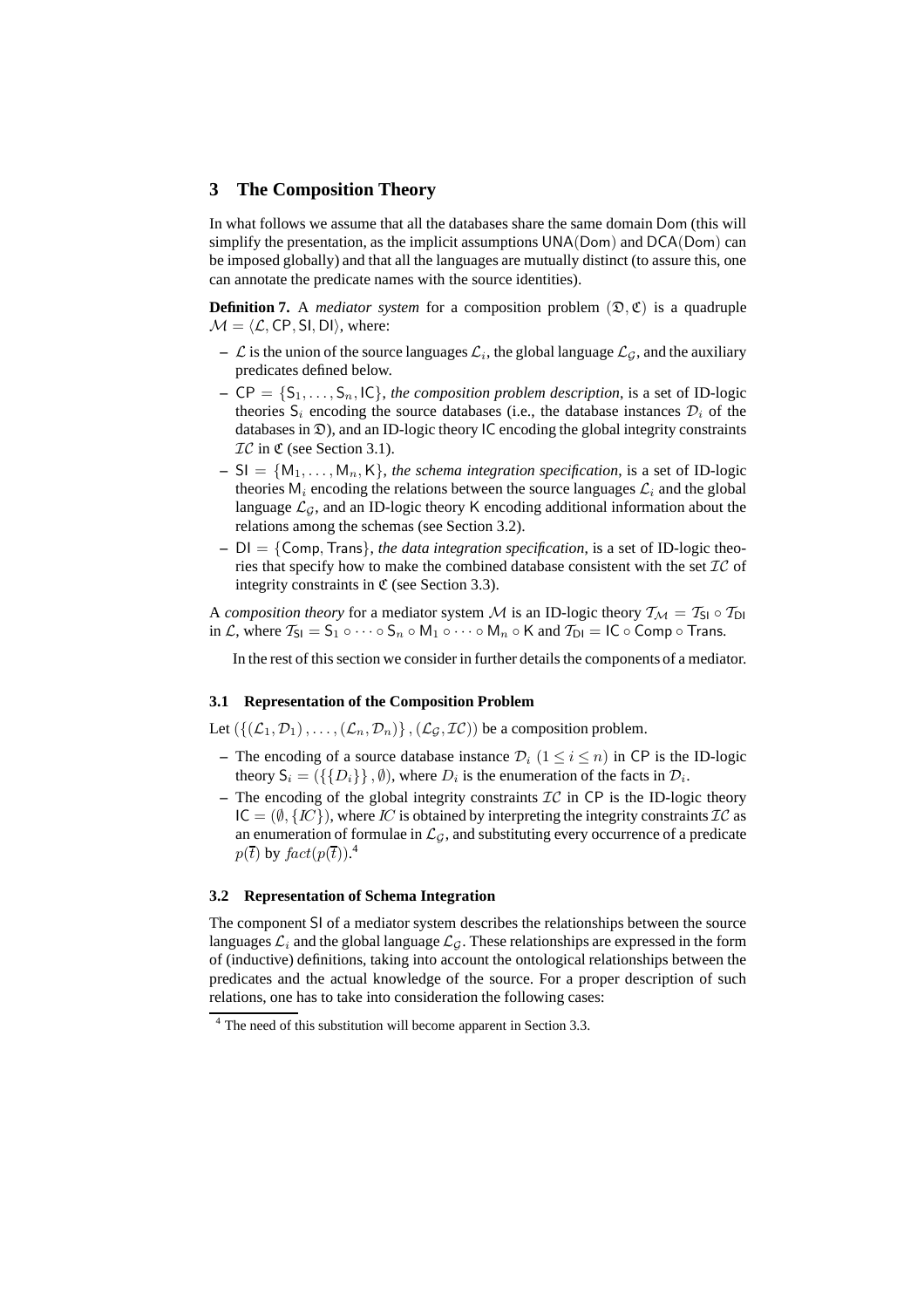- 1. Suppose that the set of rules  $\{p(\overline{t}) \leftarrow B_i \mid i = 1...k\}$  only partially defines a predicate p. A complete definition can be obtained by adding a rule  $p(\overline{s}) \leftarrow p^*(\overline{s})$ , in which the auxiliary open predicate  $p^*$  represents all the tuples in p that are not defined by any of the bodies  $B_i$ .
- 2. Sometimes a body of a rule  $p(\bar{t}) \leftarrow B$  is too general, i.e., it includes tuples not intended to be in the predicate p. In this case it is possible to add to the body  $B$  and auxiliary open predicate  $p^s$  that filters the extraneous tuples. The completed rule in this case is  $p(\overline{t}) \leftarrow B \land p^s(\overline{t})$ .

Auxiliary predicates help to relate different languages and to complete partial information. As such, they serve as open (abducible) predicates.

**Definition 8.** A *language mapping* from a language  $\mathcal{L}_1$  to a language  $\mathcal{L}_2$  is an IDlogic theory  $(R_{1\rightarrow 2}, K_{1,2})$ , where  $R_{1\rightarrow 2}$  defines the predicates of  $\mathcal{L}_2$  in terms of the predicates of  $\mathcal{L}_1$  and the necessary auxiliary predicates, and  $|C_{1,2}|$  formulates generic integrity constraints on the auxiliary predicates.

In terms of the last definition, the elements  $M_1, \ldots, M_n$  of SI are the language mappings between the source languages and the global language. The first component of each one of these mappings  $M_i$  may be of one of the following two forms:

- $−$  R<sub>i→G</sub>. In this case the predicates of global language  $\mathcal{L}_G$  are defined in terms of the predicates of a local language ( $\mathcal{L}_i$  in this case). This mapping corresponds to the *Global as View* (GAV) approach in schema integration (see, e.g., [26]).
- $R_{\mathcal{G} \to i}$ . In this case the language  $\mathcal{L}_i$  of a local source is defined in terms of the global language  $\mathcal{L}_{G}$ . This mapping corresponds to the *Local as View* (LAV) approach in schema integration (see [21]).

Most of the systems that are introduced in the literature support only one type of the schema integration methods described above. In our case it is clear that one may use both kinds of language mappings in the same theory, and so imitate both GAV and LAV by the same mediator system.

*Example 4.* Consider the source languages  $\mathcal{L}_1 = \{st05(\cdot)\}\$  and the global language  $\mathcal{L}_{\mathcal{G}} = \{enr(\cdot, \cdot)\}\$ , where  $st05(\cdot)$  represents (some) students that are first enrolled in 2005 and  $enr(\cdot, \cdot)$  represents all students with their first year of enrollment. According to the LAV approach, a mapping  $M_1 = (R_{\mathcal{G}\rightarrow 1}, I C_{\mathcal{G},1})$  between these languages could be the following ID-logic theory:

$$
\left(\{\{st05(X) \leftarrow enr(X, 2005) \land st05^s(X).\}\},\right)\n\left(\{\forall X(st05^s(X) \rightarrow enr(X, 2005))\}\right)
$$

,

,

where  $st05<sup>s</sup>(.)$  represents the students known by the source and the integrity constraint expresses that this is a subset of all students enrolled in 2005. Similarly, a GAV mapping  $M_1 = (R_{1\rightarrow G}, I C_{1,G})$  could be, e.g., the following ID-logic theory:

$$
\begin{pmatrix} \{ \{ \text{enr}(X, Y) \leftarrow (\text{st05}(X) \land Y = 2005) \lor \text{enr}^*(X, Y) . \} \}, \\ \forall XY (\text{enr}^*(X, Y) \rightarrow \neg (\text{st05}(X) \land Y = 2005)) \end{pmatrix}
$$

where  $enr^*(\cdot, \cdot)$  represents the students not known by the source, and the integrity constraint imposes that  $enr^*(\cdot, \cdot)$  does not duplicate the information from the source.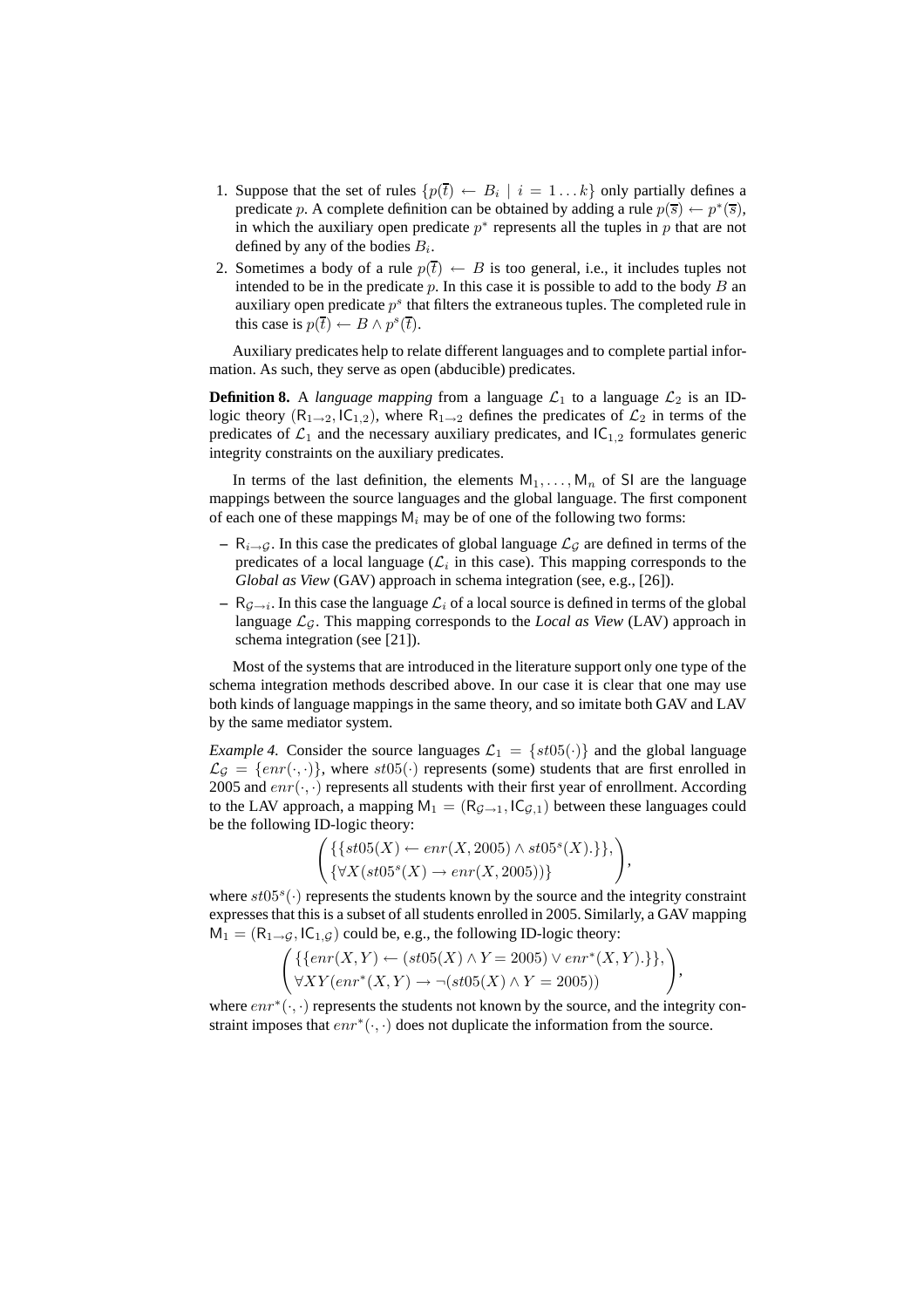The remaining element in SI, denoted by K, contains some additional information about the predicates and the interrelations. In the above example, for instance, one may know that the source has complete information about all students enrolled in 2005, so now  $st05(\cdot)$  should represent *all* the students first enrolled in 2005. This can be expressed by the constraint  $\forall Xenr(X, 2005) \leftrightarrow st05(X)$ . In the LAV approach it implies that the relation  $st05<sup>s</sup>(.)$  is empty (and could be omitted in the language mapping); in the GAV approach, it implies that  $enr^*(\cdot, \cdot)$  cannot have tuples with the year 2005.

#### **3.3 Representation of Data Integration**

The data integration specification DI is a specification of how the database instances should be integrated such that no integrity constraint will be violated. It makes sure that if the set  $\mathcal{D} = \bigcup \mathcal{D}_i$  of all the local databases (translated to the global schema) preserves all the integrity constraints in  $IC$  (notation:  $\mathcal{D} \models \mathcal{IC}$ ), then the global database instance  $\mathcal{D}_G$  will be equal to this set. Otherwise, some (minimal amount of) data-facts should be inserted to- or retracted from this union in order to restore its consistency with respect to  $IC.$  In other words,  $\bigcup \mathcal{D}_i$  should be 'repaired':

**Definition 9.** [1] A *repair* of a database instance  $D$  with respect to a set  $IC$  of integrity constraints is a pair (Insert, Retract), such that: (1) Insert ∩  $\mathcal{D} = \emptyset$ , (2) Retract  $\subseteq \mathcal{D},^6$ and (3)  $((\mathcal{D} \cup \text{Insert}) \setminus \text{Retract}) \models \mathcal{IC}.$ 

Intuitively, Insert is a set of elements that should be inserted to  $D$  and Retract is a set of elements that should be removed from  $\mathcal D$  in order to assure that  $\mathcal D$  is consistent with IC. This is represented by the following ID-logic theory (the *composer*):

$$
\text{Comp} = \left( \left\{ \left\{ \begin{matrix} \text{fact}(X) \leftarrow db(X) \land \neg \text{retract}(X). \\ \text{fact}(X) \leftarrow \text{insert}(X). \\ \begin{matrix} \forall X \ \neg (\text{insert}(X) \land db(X)) \\ \forall X \ db(X) \leftarrow \text{retract}(X) \end{matrix} \right) \end{matrix} \right\}, \right)
$$

where  $db(X)$  denotes in the global language that X is a data-fact, and  $fact(X)$  denotes that the data-fact  $X$  should appear in the global database. Here, *insert* and  $retract$  are open (abducible) predicates that describe repairs. The last two formulas of Comp assure that conditions (1) and (2) in Definition 9 will hold.<sup>7</sup>

As there are usually many ways to repair a given database, it is often convenient to make preferences among the possible repairs, and consider only the most preferred ones. Below are two common preference criteria for preferring a repair (Insert, Retract) over a repair (Insert', Retract'):

Definition 10. Let (Insert, Retract) and (Insert', Retract') be two repairs of a database.

- **–** *set inclusion preference criterion*:
	- $(\mathsf{Insert}, \mathsf{Retract}) \leq_i (\mathsf{Insert}', \mathsf{Retract}'),$  if  $\mathsf{Insert} \subseteq \mathsf{Insert}'$  and  $\mathsf{Retract} \subseteq \mathsf{Retract}'$

<sup>&</sup>lt;sup>5</sup> That is, every formula in  $IC$  is satisfied in the least Herbrand model of  $D$ .

<sup>&</sup>lt;sup>6</sup> Note that by conditions (1) and (2), Insert ∩ Retract =  $\emptyset$ .

 $<sup>7</sup>$  The third condition of Definition 9 is imposed by the theory IC as defined in Section 3.1.</sup>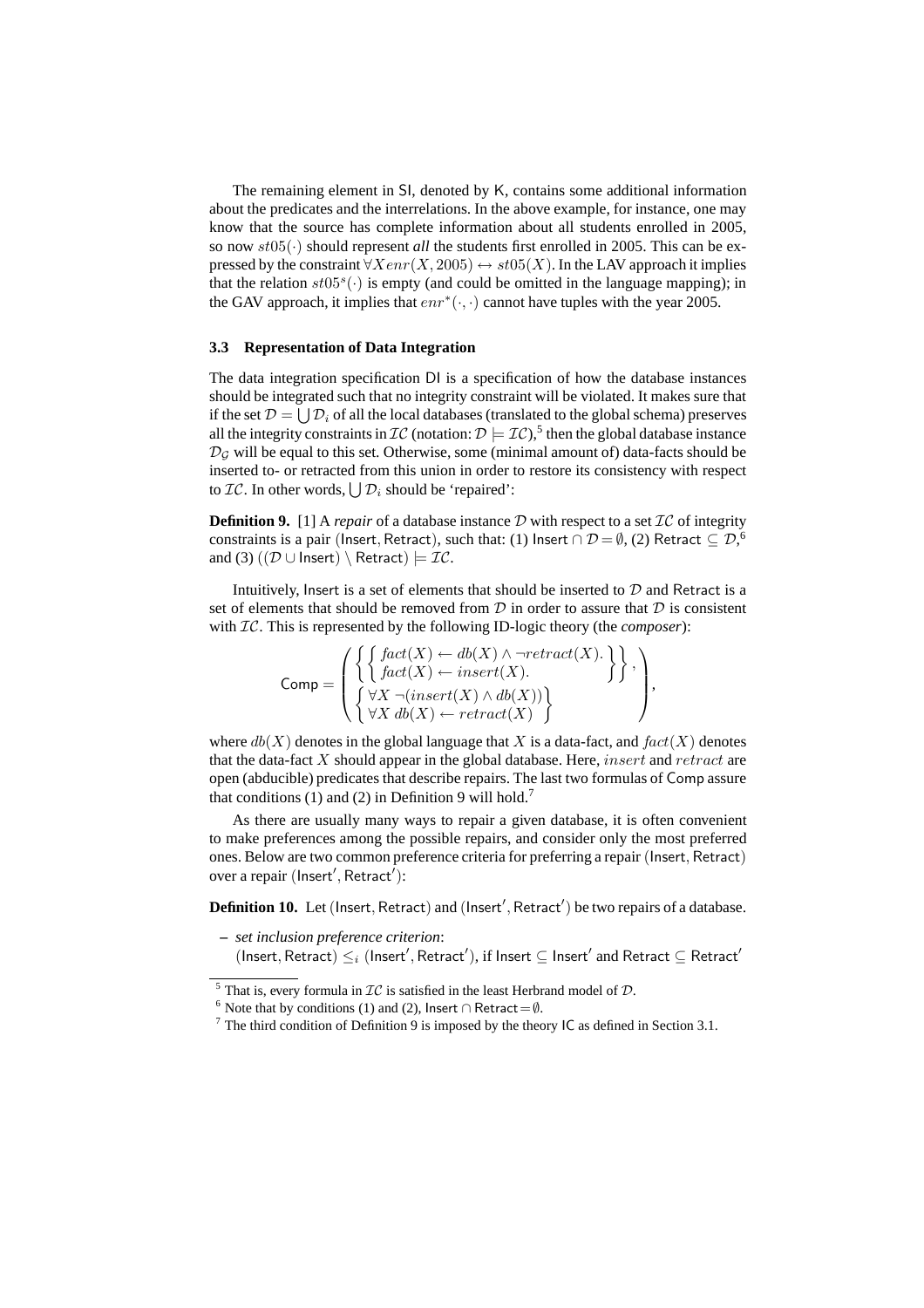**–** *minimal cardinality preference criterion*:

 $($ Insert, Retract $) \leq_c ($ Insert', Retract'), if  $|$ Insert $|+|$ Retract $| \leq |$ Insert' $|+|$ Retract' $|$ 

If  $\mathcal{D} \models \mathcal{IC}$ , then  $(\emptyset, \emptyset)$  is the *only*  $\leq_i$ - and  $\leq_c$ -preferred repair of  $\mathcal{D}$ , as expected.

The second component of DI is the *translator*, Trans. It represents all the translated data-facts in terms of one (global) language:

Trans = 
$$
(\{\{db(p_1(\overline{t})) \leftarrow p_1(\overline{t}), \ldots, db(p_{\mathcal{G}}(\overline{t})) \leftarrow p_{\mathcal{G}}(\overline{t})\}, \emptyset)
$$

where  $p_1, \ldots, p_{\mathcal{G}}$  are the predicates of the global language  $\mathcal{L}_{\mathcal{G}}$ .

The translator reifies the database predicates, i.e., it converts the database facts into terms of the predicate db.<sup>8</sup> For reducing notational complexity, we use the same symbols for the predicates and their reifications (e.g., in Trans above, the  $p_i$  appearing on the left-hand side of the implications are the reified symbols of the predicates  $p_i$  on the right-hand side of the same implications). Note that the predicate fact of the composer represents which one on these new 'fact'-terms appears in the composed database.

#### **3.4 Back to the Canonical Example**

A composition theory for Example 1 may be the following:

• The schema integration theory  $T_{SI}$  is a composition of  $S_1$ ,  $S_2$ ,  $M_1$ , and  $M_2$  (in this case K is assumed to be empty):

$$
\left\{\begin{pmatrix}\n\left\{\n\begin{array}{l}\n\text{st04}(john).\n\end{array}\right\} \\
\left\{\n\begin{array}{l}\n\text{st05}(mary).\n\end{array}\right\} \\
\left\{\n\begin{array}{l}\n\text{st05}(john).\n\end{array}\right\} \\
\left\{\n\begin{array}{l}\n\text{enr}(X,Y) \leftarrow \text{st04}(X) \land Y = 2004. \\
\text{enr}(X,Y) \leftarrow \text{enr}_{1}^{*}(X,Y).\n\end{array}\n\right\} \\
\left\{\n\begin{array}{l}\n\text{enr}(X,Y) \leftarrow \text{st05}(X) \land Y = 2005. \\
\text{enr}(X,Y) \leftarrow \text{enr}_{2}^{*}(X,Y).\n\end{array}\n\right\} \\
\left\{\n\begin{array}{l}\n\forall XY(\text{enr}_{1}^{*}(X,Y) \rightarrow \neg(\text{st04}(X) \land Y = 2004)). \\
\forall XY(\text{enr}_{2}^{*}(X,Y) \rightarrow \neg(\text{st05}(X) \land Y = 2005)).\n\end{array}\n\right\}\n\right\}
$$

The definitions of  $T_{SI}$  are from the theories  $S_1$ ,  $S_2$ ,  $M_1$ , and  $M_2$ ; the constraints are from  $M_1$  and  $M_2$ .

• The data integration theory  $T_{\text{DI}}$  is the following composition of IC, Comp and Trans:

$$
\left\{\left\{\begin{aligned}\begin{Bmatrix}\begin{cases}\begin{cases}\begin{cases}\begin{cases}\begin{{cases}\end{cases}\end{cases} & \begin{{matrix}\end{cases} & \text{if } \end{cases} & \text{if } \end{cases} & \begin{matrix} & \text{if } \end{cases} & \end{cases}\\ \begin{cases}\begin{cases}\begin{cases}\end{cases}\end{cases} & \begin{cases}\end{cases} & \begin{cases}\end{cases} & \text{if } \end{cases} & \begin{cases}\end{cases}\end{cases} & \begin{cases}\end{cases}\end{cases} & \begin{cases}\end{cases}\end{cases} & \begin{cases}\end{cases}\end{cases} & \begin{cases}\end{cases}\end{cases} & \begin{cases}\end{cases}\end{cases} & \begin{cases}\end{cases} & \begin{cases}\end{cases} & \text{if } \end{cases} & \begin{cases}\end{cases} & \begin{cases}\end{cases} & \begin{cases}\end{cases} & \begin{cases}\end{cases} & \begin{cases}\end{cases} & \begin{cases}\end{cases} & \begin{cases}\end{cases} & \begin{cases}\end{cases} & \begin{cases}\end{cases} & \begin{cases}\end{cases} & \begin{cases}\end{cases} & \begin{cases}\end{cases} & \begin{cases}\end{cases} & \begin{cases}\end{cases} & \begin{cases}\end{cases} & \begin{cases}\end{cases} & \begin{cases}\end{cases} & \begin{cases}\end{cases} & \begin{cases}\end{cases} & \begin{cases}\end{cases} & \begin{cases}\end{cases} & \begin{cases}\end{cases} & \begin{cases}\end{cases} & \begin{cases}\end{cases} & \begin{cases}\end{cases} & \begin{cases}\end{cases} & \begin{cases}\end{cases} & \begin{cases}\end{cases} & \begin{cases}\end{cases} & \begin{cases}\end{cases} & \begin{cases}\end{cases} & \begin{cases}\end{cases} & \begin{cases}\end{cases} & \begin{cases}\end{cases} & \begin{cases}\end{cases} & \begin{cases}\end{cases} & \begin{cases}\end{cases} & \begin{cases}\end{cases} & \begin{cases}\end{cases} & \begin{cases}\end{cases} & \begin{cases}\end{cases} & \begin{cases}\end{cases} & \begin{cases}\end{cases} & \begin{cases}\end{cases} & \begin{cases}\end{cases} & \begin{cases}\end{cases} & \begin{cases}\end{cases} & \begin{cases}\end{cases} & \begin{cases}\end{cases} & \
$$

The definitions of  $T_{D1}$  are from Comp (the first two) and Trans (the third one); the constraints of  $T_{D1}$  are from Comp (the first two) and IC (the last two).

<sup>&</sup>lt;sup>8</sup> See [7] for a description of reifications in the context of knowledge representation.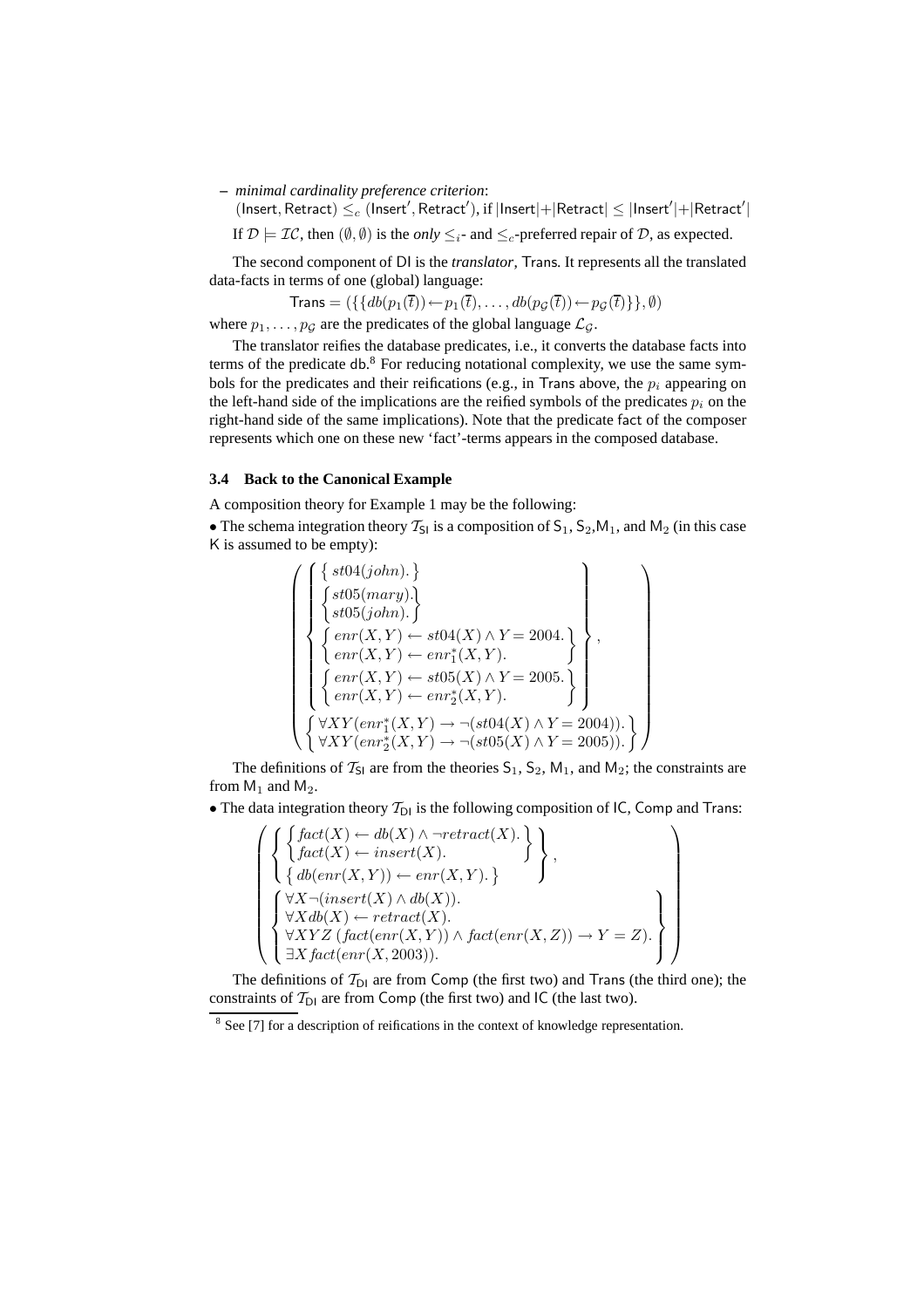# **4 Reasoning with Composed Databases**

Query answering is probably the main task of a mediator system. In order to compute answers from a composition theory in our context, the underlying ID-logic theory should be converted to an equivalent theory in answer set programming (ASP) or abductive logic programming (ALP), which are the two available methods of reasoning with ID-logic theories. By this, corresponding off-the-shelf solvers (such as the ASP systems dlv [17] and sModels [25], or the ALP solver Asystem [3, 20, 29]) can be utilized for the query answering. Below we consider both options.

#### **Abductive Logic Programming**

An ID-logic theory can be converted to an equivalent abductive normal logic program (see [29] for a detailed description of this process), and then processed by solvers for reasoning with abductive theories. We have implemented our approach for database composition by such a solver, called Asystem  $[3, 20, 29]$ .<sup>9</sup> The Asystem computes interpretation of the abducible predicates of a given ID-logic theory<sup>10</sup> by executing the abductive refutation procedure SLDNFA (an extension of **SLD**-resolution for programs with **N**egation as **F**ailure operators and **A**bducible predicates; see [14]). It therefore constructs an explanation formula  $\mathcal{E}$ , in terms of the open predicates of  $\mathcal{T}$ , that entails a query Q. Formally:

**Definition 11.** An *abductive solution* for an ID-logic theory  $T$  and a query  $Q$  is a pair  $(\Delta, \mathcal{E})$ , where  $\Delta$  is a set of abducible atoms and  $\mathcal{E}$  is the conjunction of the elements in  $\Delta$ , such that  $\mathcal{T} \models \exists \overline{x} \ \mathcal{E}(\overline{x})$  and  $\mathcal{T} \models \forall \overline{x} \ (\mathcal{E} \rightarrow \mathcal{Q})(\overline{x})$ .

In our case, the computed explanation formula  $\mathcal E$  describes a class of models of T. When  $\mathcal E$  is true, the query is satisfiable with respect to all the models. When the Asystem is unable to find an abductive solution for  $Q$ , then  $T \models \forall (\neg Q)$ .

SLDNFA is a sound proof procedure for abductive normal logic programs under the (three-valued) completion semantics. Under certain conditions it is also complete (see [14]) and always terminates (see [31]).<sup>11</sup> These properties are inherited by the Asystem, which is also equipped with a component that discards non-optimal solutions, called the *optimizer*. Given a preference criterion on the solution space, the optimizer computes only the most-preferred (abductive) solutions by pruning 'on the fly' those branches of the search tree that lead to solutions that are worse than others that have already been computed. This is actually a branch and bound 'filter' that speeds-up execution and makes sure that only the desired solutions will be obtained. If the preference criterion is a pre-order (as those of Definition 10), the optimizer is *complete*, that is, it can compute all the optimal solutions (as illustrated in Example 5 below). We refer to [3, 29] for a detailed description of the abductive inference process implemented by the Asystem.

<sup>9</sup> See also http://www.cs.kuleuven.ac.be/∼dtai/kt/systems-E.shtml.

<sup>&</sup>lt;sup>10</sup> These interpretations uniquely determine the models of the theory; see Definitions 2 and 3.

 $11$  This is the case, for instance, when the underlying logic programs are hierarchical, or abductive non-recursive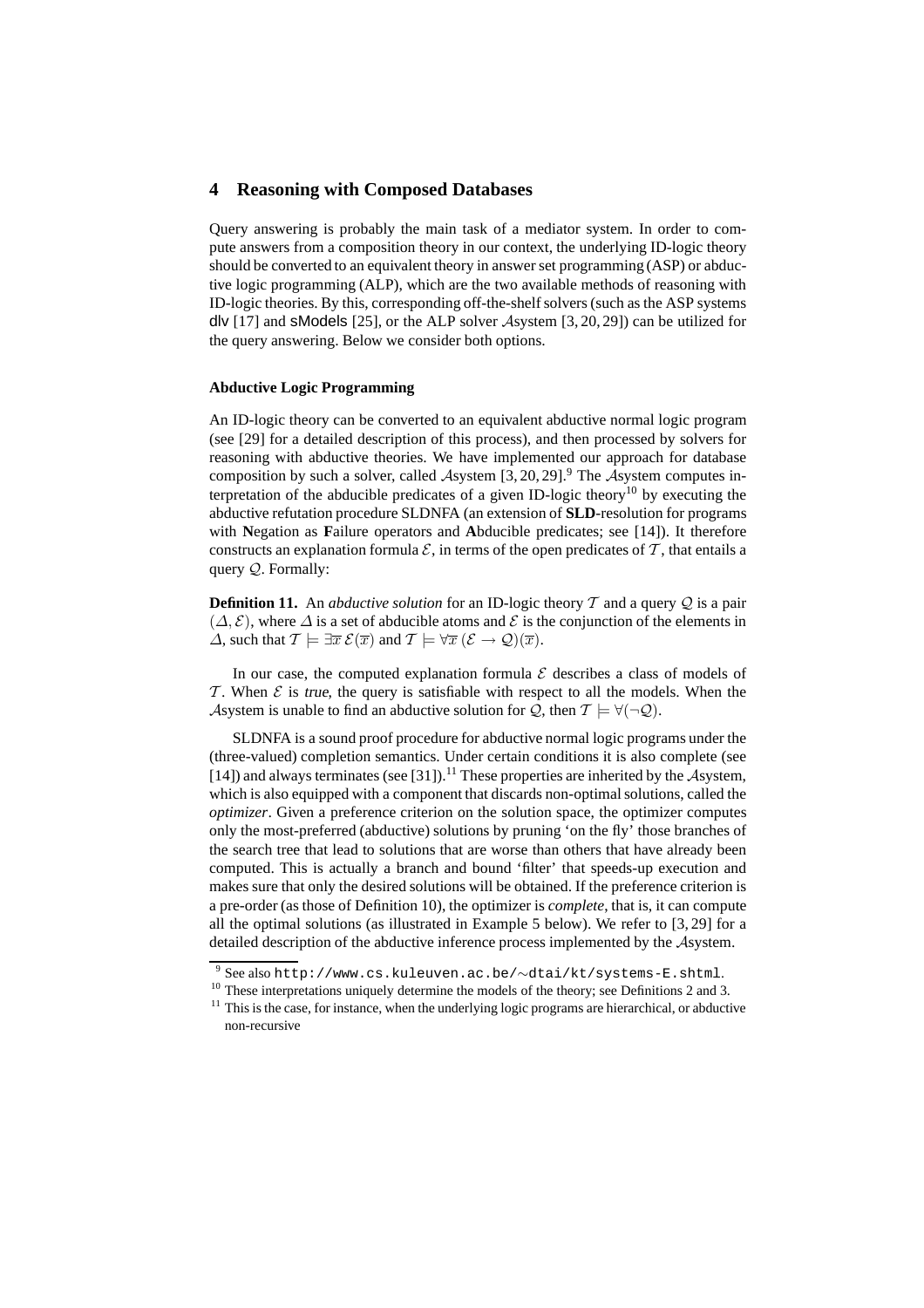*Example 5.* Consider again the composition theory  $T_M = T_{SI} \circ T_{DI}$  given in Section 3.4 for the running example. By  $T_{SI}$  we derive the atoms  $enr(john, 2004)$ ,  $enr(john, 2005)$ ,  $enr(mary, 2005)$ , which is the translation of the local data in terms of the global language. Now, both integrity constraints in  $IC$  are violated, so the data should be repaired. Indeed, by  $T_{\text{DI}}$  and  $\leq_c$ -optimizer, the following repairs are obtained:

**–**  $retract(enr(john, 2004)), insert(enr(u, 2003))$  for  $u \notin \{john, Mary\}$ ,

 $– \; retract(enr(john, 2005)), insert(enr(u, 2003))$  for  $u \notin \{john, Mary\}.$ 

With an  $\leq_i$ -optimizer, three more solutions are obtained:

- **–** retract(enr(john, 2004)), retract(enr(john, 2005)), insert(enr(john, 2003))
- **–** retract(enr(mary, 2005)), retract(enr(john, 2004)), insert(enr(mary, 2003))
- **–** retract(enr(mary, 2005)), retract(enr(john, 2005)), insert(enr(mary, 2003))

The global database instances in this case are, respectively,

- **–** {enr(u, 2003)), enr(john, 2005)), enr(mary, 2005))},
- **–** {enr(u, 2003)), enr(john, 2004)), enr(mary, 2005))}.
- **–** {enr(john, 2003)), enr(mary, 2005))}.
- **–** {enr(mary, 2003)), enr(john, 2005))}.
- **–** {enr(mary, 2003)), enr(john, 2004))}.

The first two solutions are obtained since the Asystem does not impose the domain closure assumption DCA(Dom). This allows to compute solutions outside the least Herbrand model of the problem, and so to suggest explanations for database inconsistency, which could not be captured otherwise.

#### **Answer Set Programming**

An ID-logic theory in which each variable occurring in a formula is delimited by a range (domain) relation is called a strongly range-restricted theory. In [23] it is shown that strongly range-restricted ID-logic theories can be transformed to equivalent logic programs under the stable model semantics. This implies that ASP solvers may also be incorporated for reasoning with ID-logic-based mediator systems.

ALP and ASP have a lot in common, and they are often viewed as different variations of the same paradigm. In particular, both approaches compute (minimal) models of the theory. Still, in opposed to the ALP approach, which is a local inference procedure that selects only the information which is relevant for the query, ASP is a global reasoning tool for processing ground theories. ASP requires finite domains and imposes the domain closure axiom. As a consequence, this method is conceptually less suitable for reasoning about tasks which need to go outside the Herbrand space, and it is inherently less scalable (in terms of the size of the databases) than ALP.<sup>12</sup> Note, however, that grounding to finite theories ensures the termination of the ASP computations.

<sup>&</sup>lt;sup>12</sup> In Example 5, for instance, ASP solvers will not produce the two repairs that contain the Skolem constant u.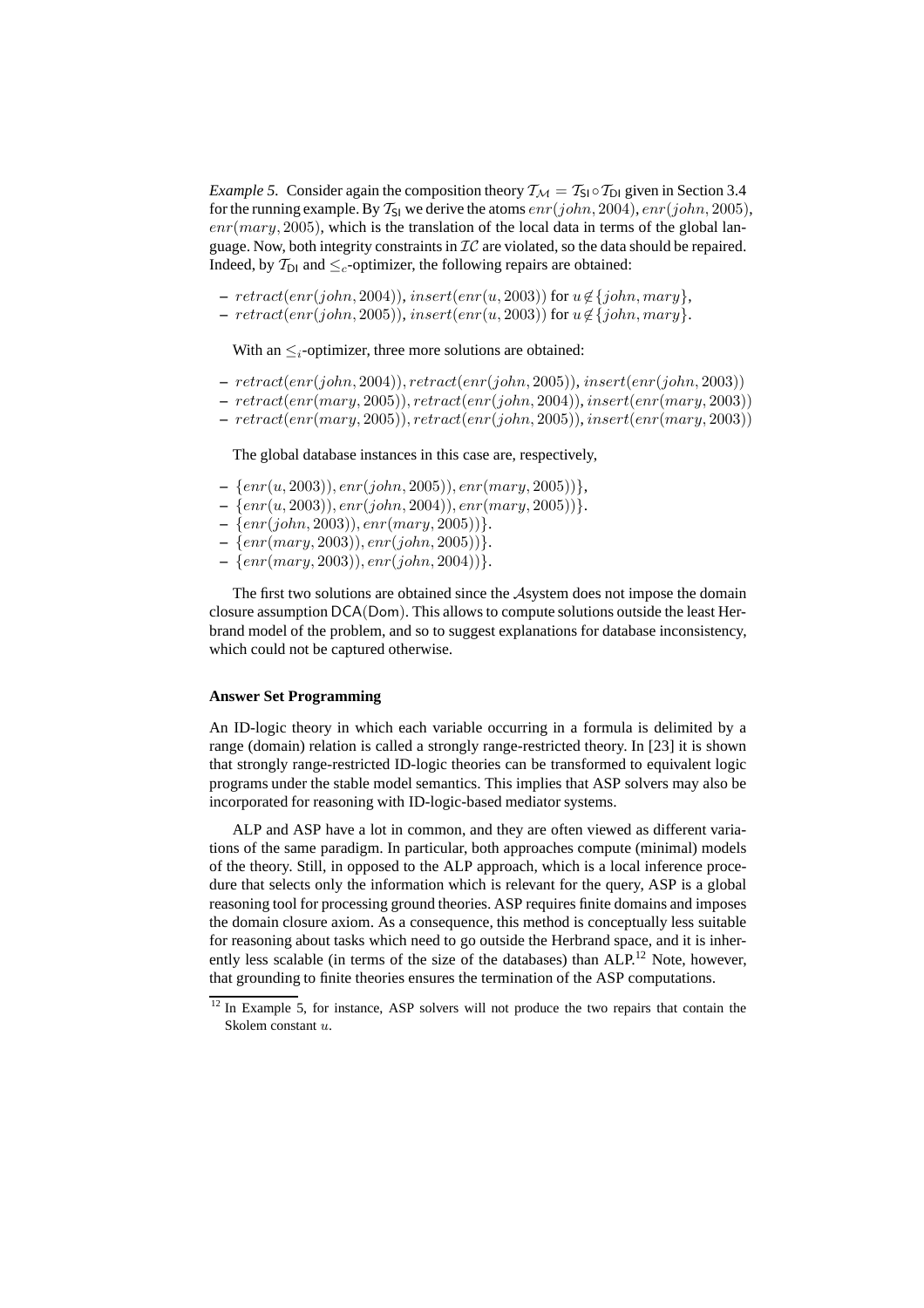A simple work around that allows to lift the domain closure assumption posed by the ASP approach is to iteratively add new Skolem constants to the Herbrand domain and check for solutions in the new domains. However, a problem with this naive generateand-test approach is that one needs a criterion to know whether all the solutions have been found. In case of a preference condition, the number of the Skolems constants used in a solution allows to derive a lower bound on its cost, which could likely be the basis for a terminating condition. Note that in certain cases (e.g., when no insertions are allowed to restore consistency), all the solutions are already inside the Herbrand domain, and so ASP and ALP solvers will terminate.

# **5 Concluding Remarks**

In this paper we have developed a formal declarative foundation for representing and reasoning with independent databases that contain information about a common domain, but may have different schemas and may contradict each other. This problem, known as database composition, is represented by ID-logic theories that mediate among the ontologies of the sources, and resolve contradictions between local information and global constraints.

It is important to note that this paper is mainly concerned with the *representation* aspects of this problem, showing that different ingredients of it can be expressed in a natural and intuitive way by a single logical formalism. In this context, we have elaborated on the following advantages of our approach:

- **–** The underlying logic extends classical logic with inductive definitions, and as such it can be viewed as an expressive form of a description logic.<sup>13</sup> In particular, our approach is more expressive than similar approaches that are based on description logics.
- **–** Unlike some other approaches of data integration, no syntactical restriction is imposed on the integrity constraints (which can be *any* set of first-order formulas).
- **–** The inherent modularity of ID-logic allows to represent different aspects of the same problem (that is, schema and data integration) in different modules. In other formalisms (e.g., ALP, ASP, or description logics) these aspects are mixed in one complex theory.
- **–** The representation methodology is tolerant to the structure of the autonomous databases. For instance, the composition theory described in Section 3 may be easily modified in case that a certain source of information is added or dropped.
- **–** Different types of schema integration are supported (e.g., GAV and LAV), as well as their combinations and corresponding extensions, such as the generalized LAV approach (GLAV) [19] and Both-as-View approach (BAV) [24].

Other benefits of our framework, which are related to *computation* aspects of data integration, are hinted in Section 4. Below we list two of them: <sup>14</sup>

<sup>&</sup>lt;sup>13</sup> See [27] for more information about the relation between ID-logic and description logics.

<sup>&</sup>lt;sup>14</sup> The full details are beyond the scope (and the space limitations) of this paper. Still, as noted in Section 4, the properties below are obtained by straightforward generalizations or adaptations to our context of the techniques described in [3] (for ALP) and [23] (for ASP).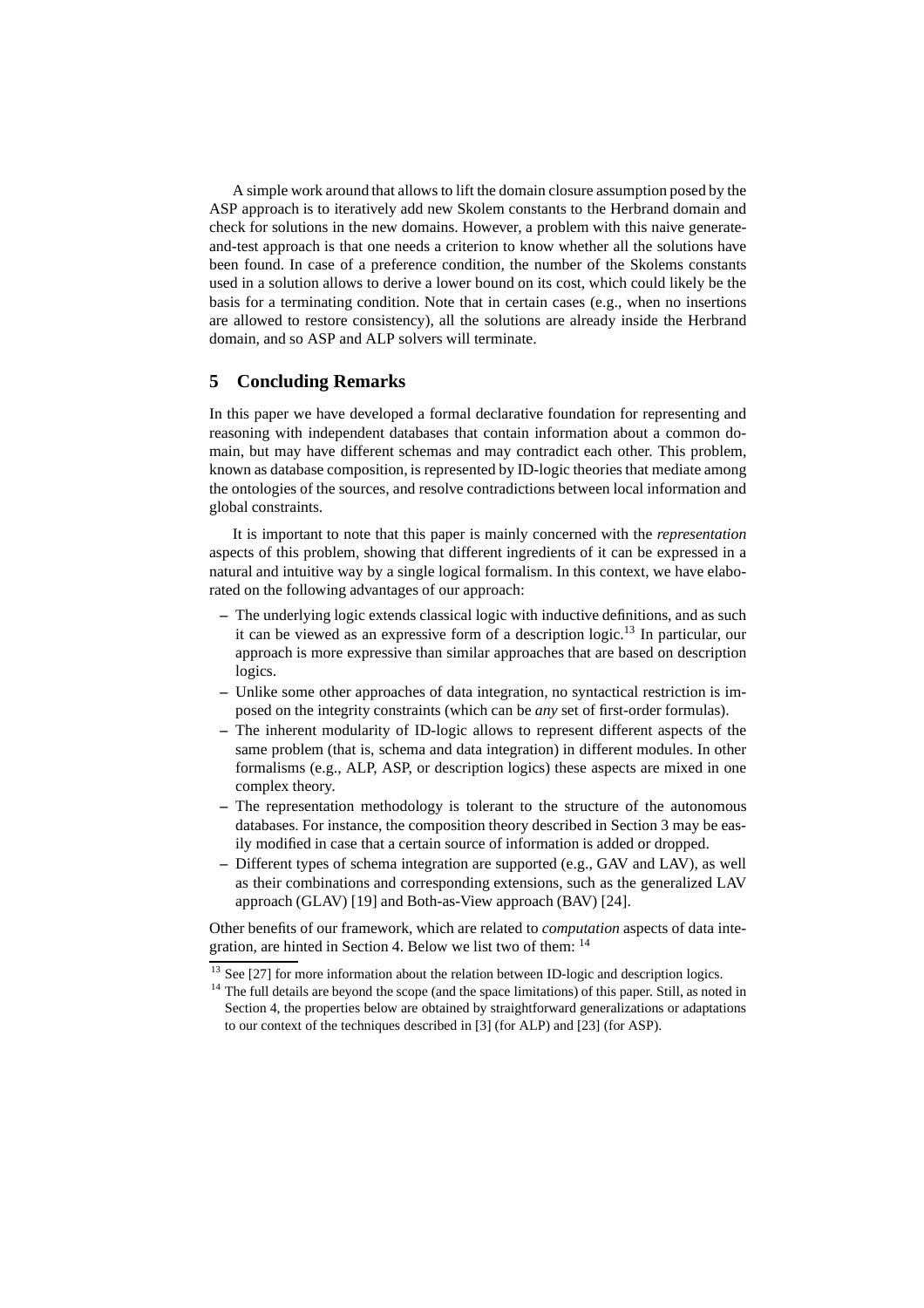- **–** Different types of query answering are supported. I.e., *skeptical query answering* (also called *certain answering*), in which a query is true iff it is entailed by *every* composed database, or *credulous query answering*, in which a query is true iff it is entailed by *some* composed database.
- **–** Different notions of optimal repairs (e.g., set inclusion, minimal cardinality, minimization of the amount of inserted data-facts, and so forth) are dealt with through preferential semantics.

As noted above, the mediator systems considered here may be implemented by a variety of off-the-shelf solvers. Several other implementations have been introduced for the kind of problems we are dealing with here. Among the implementations of schema integration are the abductive GAV-based system of [9] and the LAV-based information manifold system of [21]. Systems for data integration are, e.g., BReLS [22] and the data repair system of [18]. We provide here a uniform framework for *both* kinds of integrations. Recently, some other implementations of schema and data integration have been introduced, e.g., [8] and [10]. These approaches are based on representation platforms that are more restricted than ours, as they implement only particular kinds of schema mapping styles, limit the syntactic structure of the integrity constraints, and impose the domain closure assumption.

A detailed investigation of the properties of particular computational models for our framework is beyond the scope of the current paper. We refer to [11, 16] for a discussion on some computational aspects (e.g, complexity and decidability) of the kinds of problems considered here. Other topics for future elaboration include incorporation of temporal information in the databases, handling of conflicts among integrity constraints, and a study of other merging policies (such as merging by majority vote).

## **References**

- 1. M. Arenas, L. Bertossi, and J. Chomicki. Consistent query answers in inconsistent databases. In *Proc. PODS'99*, pages 68–79, 1999.
- 2. M. Arenas, L. Bertossi, and J. Chomicki. Answer sets for consistent query answering in inconsistent databases. *Theory and Practice of Logic Programming*, 3(4–5):393–424, 2003.
- 3. O. Arieli, M. Denecker, B. Van Nuffelen, and M. Bruynooghe. Coherent integration of databases by abductive logic programming. *Artif. Intelligence Research*, 21:245–286, 2004.
- 4. O. Arieli, M. Denecker, B. Van Nuffelen, and M. Bruynooghe. Database repair by signed formulae. In *Proc. FoIKS'04*, LNCS 2942, pages 14–30, 2004.
- 5. C. Baral, S. Kraus, and J. Minker. Combining multiple knowledge bases. *IEEE Trans. on Knowledge and Data Enginnering*, 3(2):208–220, 1991.
- 6. C. Batini, M. Lenzerini, and S. B. Navathe. A comparative analysis of methodologies for database schema integration. *ACM Computing Surveys*, 18(4):323–364, 1986.
- 7. R. Brachman and H. Levesque. *Knowledge representation and Reasoning*. Morgan Kaufmann, 2004.
- 8. L. Bravo and L. Bertossi. Logic programming for consistently querying data integration systems. In *Proc. IJCAI'03*, pages 10–15, 2003.
- 9. S. Bressan, C. H. Goh, K. Fynn, M. Jakobisiak, K. Hussein, H. Kon, T. Lee, S. Madnick, T. Pena, J. Qu, A. Shum, and M. Siegel. The context interchange mediator prototype. In *Proc. PODS'97*, pages 525–527. ACM, 1997.